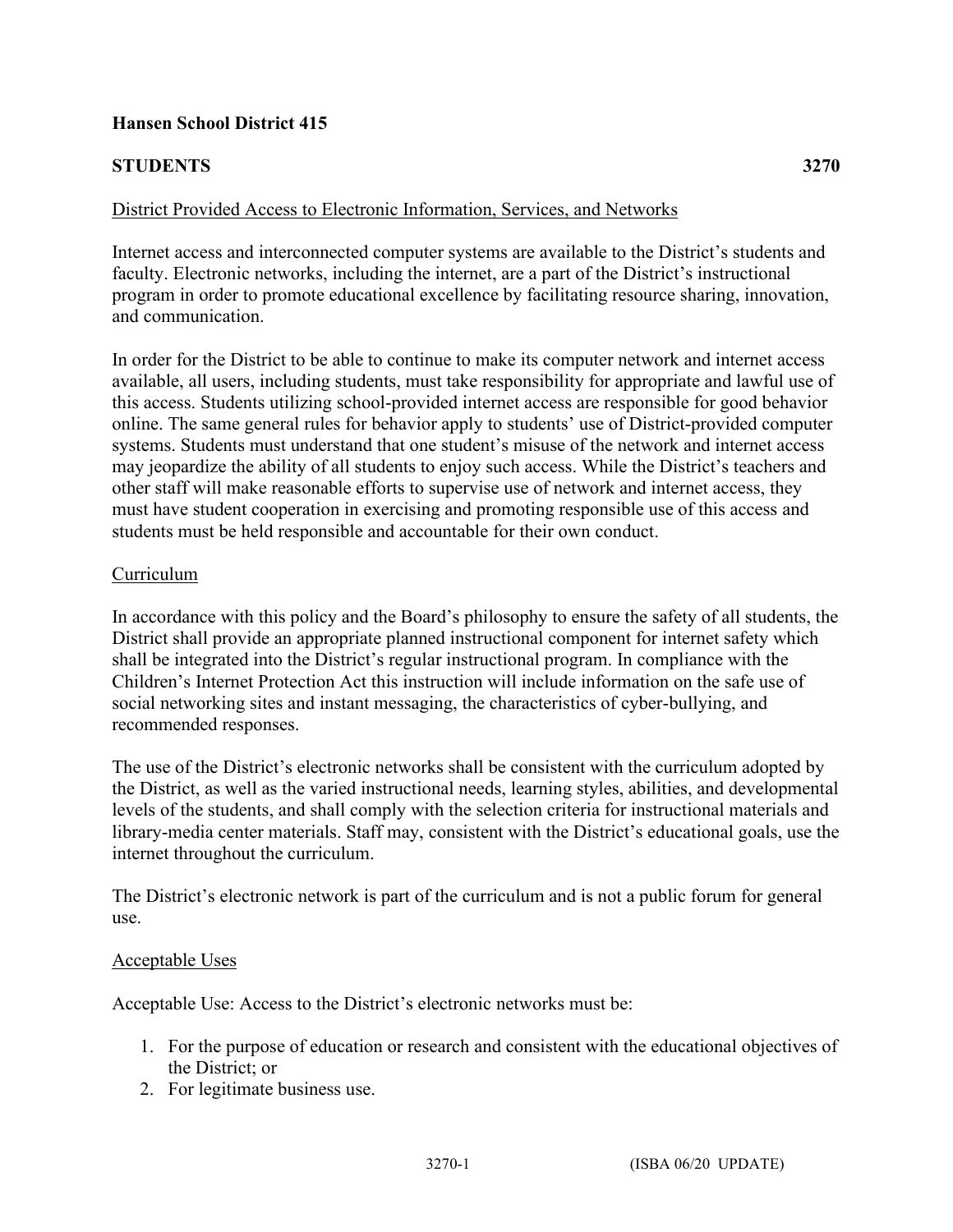**Unacceptable Uses of Network.** The unacceptable uses described in 3270P are considered examples of unacceptable uses and constitute violations of this policy. Additional uses may also be unacceptable.

# Internet Safety

Each District computer with internet access shall have a filtering device that blocks access to visual depictions that are obscene, pornographic, harmful, or inappropriate for students, as defined by the Children's Internet Protection Act and as determined by the Superintendent or designee. The filter may also block other materials students are prohibited from accessing by District policy or procedure. The Superintendent or designee shall enforce the use of such filtering devices.

The District shall require that any vendor, person, or entity providing digital or online library resources to the District for use by students verify they have policies and technology protection measures:

- 1. Prohibiting and preventing users from sending, receiving, viewing, or downloading materials that are deemed to be harmful to minors, as defined by section 18-1514, Idaho Code; and
- 2. Filtering or blocking access to obscene materials, materials harmful to minors, and materials that depict the sexual exploitation of a minor, as defined in chapter 15, title 18, Idaho Code.

The District will also monitor the online activities of students, through direct observation and/or technological means, to ensure that students are not accessing material that is inappropriate or harmful to minors, as defined in section 18-1514 Idaho Code or as defined in 47 USC Section 254.

Filtering should also be used in conjunction with:

- 1. Educating students on appropriate online behavior.
- 2. Requiring students review and sign Form 3270F Internet Access Conduct Agreement;
- 3. Using behavior management practices for which internet access privileges can be earned or lost; and
- 4. Appropriate supervision, either in person and/or electronically.

The system administrator and/or Internet Safety Coordinator and/or building principal shall monitor student internet access.

The Internet Safety Coordinator shall set a process for reviewing student claims that access has been denied to internet material that is not within the prohibitions of this policy and for unblocking such materials when appropriate.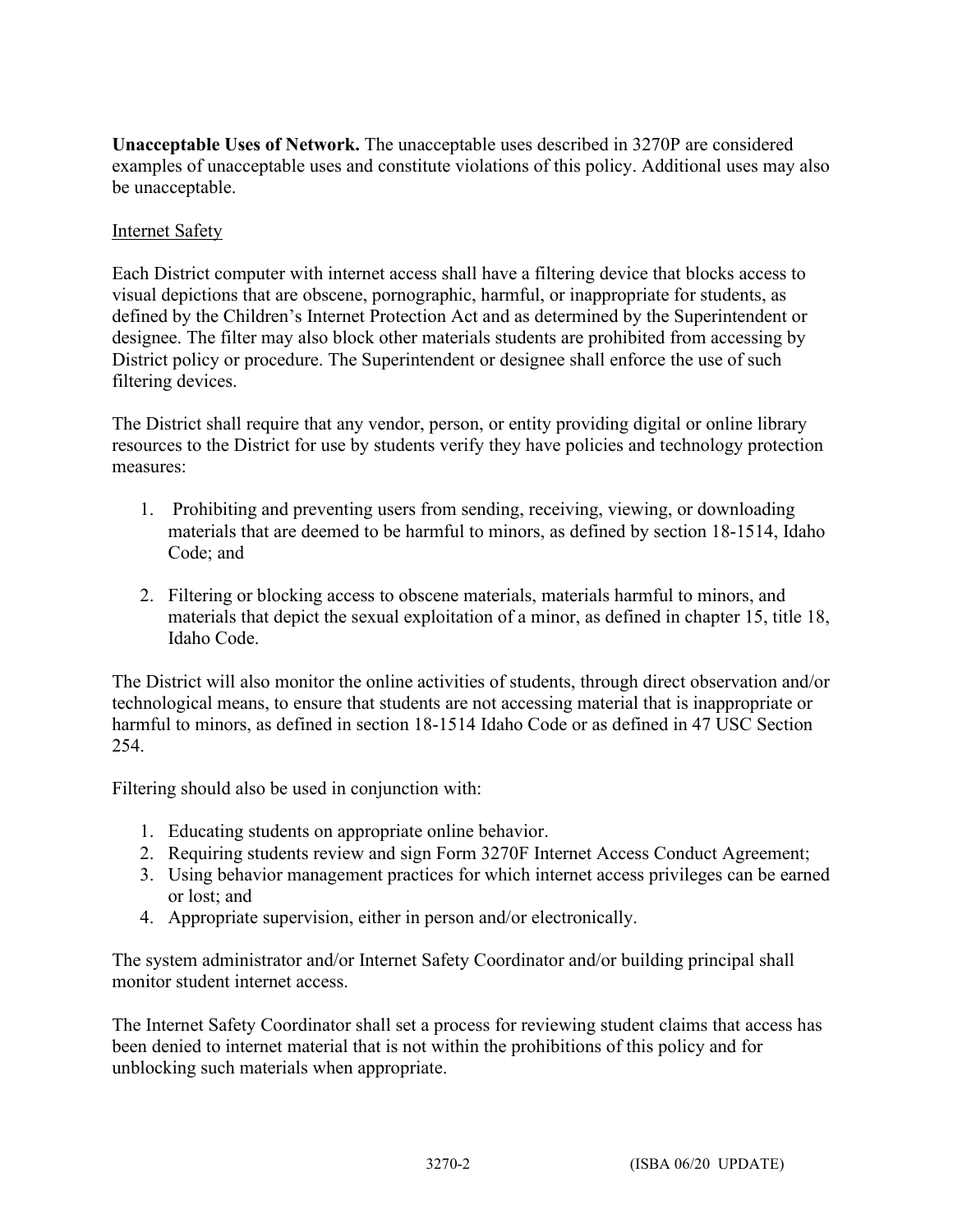Review of filtering technology and software shall be done on a periodic basis and is the responsibility of the Internet Safety Coordinator. It shall be the responsibility of the Internet Safety Coordinator to bring to the Superintendent or designee any suggested modification of the filtering system and to address and assure that the filtering system meets the standards of Idaho Code 18-1514 and any other applicable provisions of Chapter 15, Title 18, Idaho Code.

## Student Use of Social Media

Students will be held accountable for the content of the communications that they post on social media websites and are responsible for complying with District policy. Students may not disrupt the learning atmosphere, educational programs, school activities, or the rights of others.

All requirements of this policy apply to use of social media through the District network or equipment or as part of a class assignment.

## Internet Access Conduct Agreements

Each student and his or her parent(s)/legal guardian(s) will be required to sign and return to the school at the beginning of each school year the Internet Access Conduct Agreement prior to having access to the District's computer system and/or internet service.

## Warranties/Indemnification

The District makes no warranties of any kind, express or implied, in connection with its provision of access to and use of its computer networks and the internet provided under this policy. The District is not responsible for any information that may be lost, damaged, or unavailable when using the network, or for any information that is retrieved or transmitted via the internet. This includes loss of data resulting from delays, non-deliveries, missed deliveries, or service interruptions caused by its negligence or the user's errors or omissions. Use of any information obtained via the internet is at the user's own risk. The District specifically denies any responsibility for the accuracy or quality of information obtained through its services. The District will not be responsible for any unauthorized charges or fees resulting from access to the internet, and any user is fully responsible to the District and shall indemnify and hold the District, its trustees, administrators, teachers, and staff harmless from any and all loss, costs, claims, or damages resulting from such user's access to its computer network and the internet, including but not limited to any fees or charges incurred through purchases of goods or services by the user and attorney fees. The user or, if the user is a minor, the user's parent(s)/legal guardian(s) agrees to cooperate with the District in the event the school initiates an investigation of a user's use of his or her access to its computer network and the internet. Violations

If any user violates this policy, the student's access to the District's internet system and computers will be denied, if not already provided, or withdrawn and he or she may be subject to additional disciplinary action. The building administrator will make all decisions regarding whether or not a user has violated this policy and any related rules or regulations and may deny, revoke, or suspend access at any time, with his or her decision being final. Actions which violate